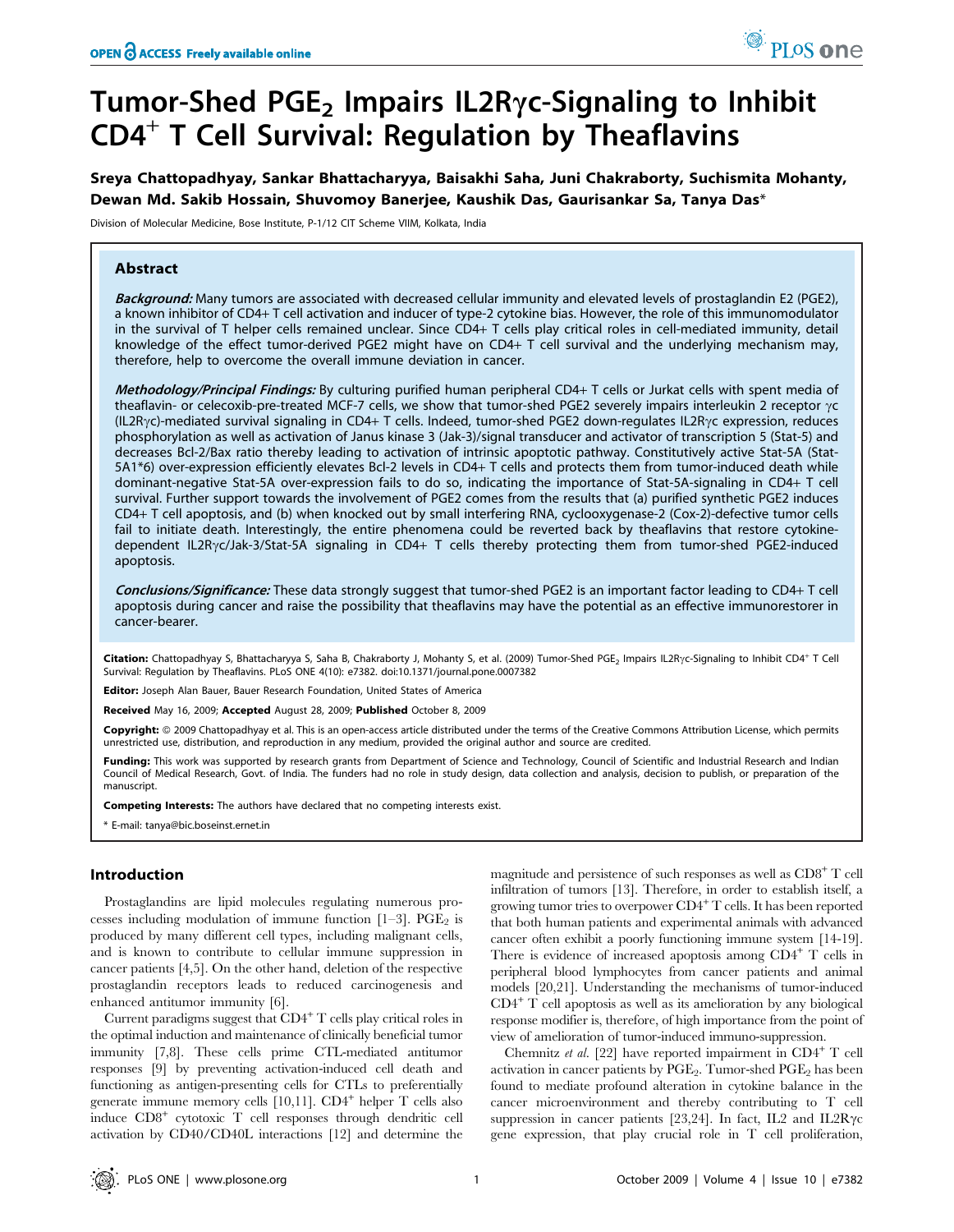survival, and programmed cell death [25], are both targets of  $PGE<sub>2</sub>$ induced suppression [26,27], possibly through the inhibition of early events in T-cell signaling that include calcium influx and phosphatidylinositol breakdown [28,29]. Moreover, PGE<sub>2</sub> has been reported to down-regulate Jak-3 protein, which associates with IL2R, in T cells [26,27]. This reduction in Jak-3 resulted in impaired phosphorylation and DNA binding activity of Stat-5 [26,27]. Because Jak-3 is critical to IL2-dependent signaling and proliferation, its sensitivity to  $PGE_2$  may make it a prime target for suppressing IL2-dependent cell cycle progression in T cells. It is well accepted that Jak-mediated survival signals modulate Bcl-2 family of anti-apoptotic proteins [30]. Studies with Jak-3 deficient mice have showed down-regulation of Bcl-2 in CD8<sup>+</sup> T cell population in thymus [31]. Other reports have demonstrated correlation between loss in Bcl-2 expression and death of T cells [32].

Interestingly, although PGE<sub>2</sub> has been implicated in the increase or the acceleration of the programmed cell death process of immature  $CD4+CD8+CD3+$  thymocytes in culture [33], CD4+CD8<sup>+</sup> thymocytes inside the thymus in mice [34], and favors Th2-like cytokine secretion profiles in murine and human  $CD4^+$  T cells [35], there is no detail report on its effect on  $CD4^+$  T cell survival, if any, and the underlying mechanism. Since these helper T cells play critical roles in the optimal induction and maintenance of clinically beneficial tumor immunity [7,8], here we address the role tumor-derived  $PGE_2$  might have on  $CD4^+$  T cell survival. Using exclusively primary human  $CD4^+$  T cells we found a correlation between over-expression of PGE<sup>2</sup> in tumor cells and tumor-induced CD4<sup>+</sup> T cell apoptosis. Inhibitory effects of tumorshed PGE<sub>2</sub> were in fact dependent on impairment of IL2R $\gamma$ c signaling that lead to down regulation of  $IL2R\gamma c$ , reduced phosphorylation of Jak-3 and Stat-5A and decreased expression of pro-survival protein Bcl-2. Additionally, we demonstrated release of cytochrome c from mitochondria to cytosol and activation of caspase cascade. It was interesting to note that theaflavins, the black tea polyphenols, protected  $IL2R\gamma c$  signaling in  $CD4^+$  T cells from tumor-secreted PGE<sub>2</sub> insult by inhibiting Cox-2 expression and subsequent PGE<sub>2</sub> release from tumor cells. That these effects occurred in the absence of tumor cell-T cell contact negated the possibility of tumor contact-dependent CD4<sup>+</sup>  $T$  cell apoptosis and highlighted  $PGE<sub>2</sub>$  as an important mediator of impaired cellular immunity in patients with cancer.

There are ample evidences demonstrating the biological impact of theaflavins. These bioactive flavonoids of black tea have been reported to induce cell growth inhibition and apoptosis in a variety of cancer cells [36–38] Theaflavins also exert a plethora of beneficial effects on the cardiovascular system [39] and play a role in decreased intestinal cholesterol absorption thereby being responsible for lowering blood-cholesterol [40]. Antioxidative properties of theaflavins are manifested by their ability to inhibit free radical generation, scavenge free radicals and down-regulate the activity of pro-oxidative enzymes [41]. They can also influence activation of transcription factors such as NFkappaB or AP-1 [41]. However, there was hardly any report suggesting the immunoprotective effect of theaflavins. Our findings signify that theaflavins can be a possible therapeutic agent with a strong immunomodulatory effect and therefore, in future can be used alone or in combination with tumoricidal drugs to treat patients with cancer.

## Results

## Cell-free tumor supernatant leads to CD4<sup>+</sup> T cell depletion by inducing apoptosis

When purified  $CD4^+$  T cells were cultured in the presence of cell-free breast cancer cell (MCF-7) supernatants (Fig. 1A), a



Figure 1. Cell free tumor supernatant leads to CD4<sup>+</sup> T cell depletion by inducing apoptosis. A, Purified human peripheral CD4<sup>+</sup> T cells were cultured in the presence of media alone or cell-free MCF-7-spent media ( $\pm$ theaflavins, doses from 6.25 µg/ml to 50 µg/ml). After 48 hours, viable cell numbers were scored by Trypan Blue exclusion method. B, Graphical representation of percent apoptosis of CD4<sup>+</sup> T cells (left panel) and Jurkat T cells (right panel). CD4<sup>+</sup> T cells labelled with Annexin V-PE and 7AAD were analyzed flow cytometrically. Annexin V/7AAD-positive cells were regarded as apoptotic cells. Values are mean $\pm$ S.E.M. of five independent sets of experiments. doi:10.1371/journal.pone.0007382.g001

situation mimicking the tumor-bearing condition in which tumorshed mediators influence the circulating CD4<sup>+</sup> T cell repertoire, increase in the percent of dead  $CD4^+$  T cell (43.2%) in comparison to control (7.2%) was recorded. Interestingly, when these T cells were co-incubated with theaflavin-pretreated tumor culture supernatants, significant protection from tumor-induced death was observed in a theaflavin-dose-dependent manner, the optimum effect being at  $25 \mu g/ml$  theaflavins (11.6% dead cells), beyond which no further significant change could be obtained (Fig. 1A). Subsequent studies were, therefore, carried out with this dose of theaflavins.

Depletion in  $CD4^+$  T cell populations by tumor supernatant prompted us to investigate the underlying cause. Next, to assess the mode of cell death, we used three-color flow cytometry (FITC-CD4, PE-Annexin-V and 7AAD). Results of Figure-1B depict that while cell-free MCF-7 supernatants caused apoptosis to human peripheral CD4<sup>+</sup> T cells (38.4% in supernatant-treated cells and 5.5% in control) as well as Jurkat cells (42.5% in supernatant-treated cells and 8.2% in control), theaflavins furnished protection to them. Interestingly, theaflavins did not change CD4<sup>+</sup> cell numbers significantly when applied directly to control  $CD4^+$  T cells (Fig. 1B).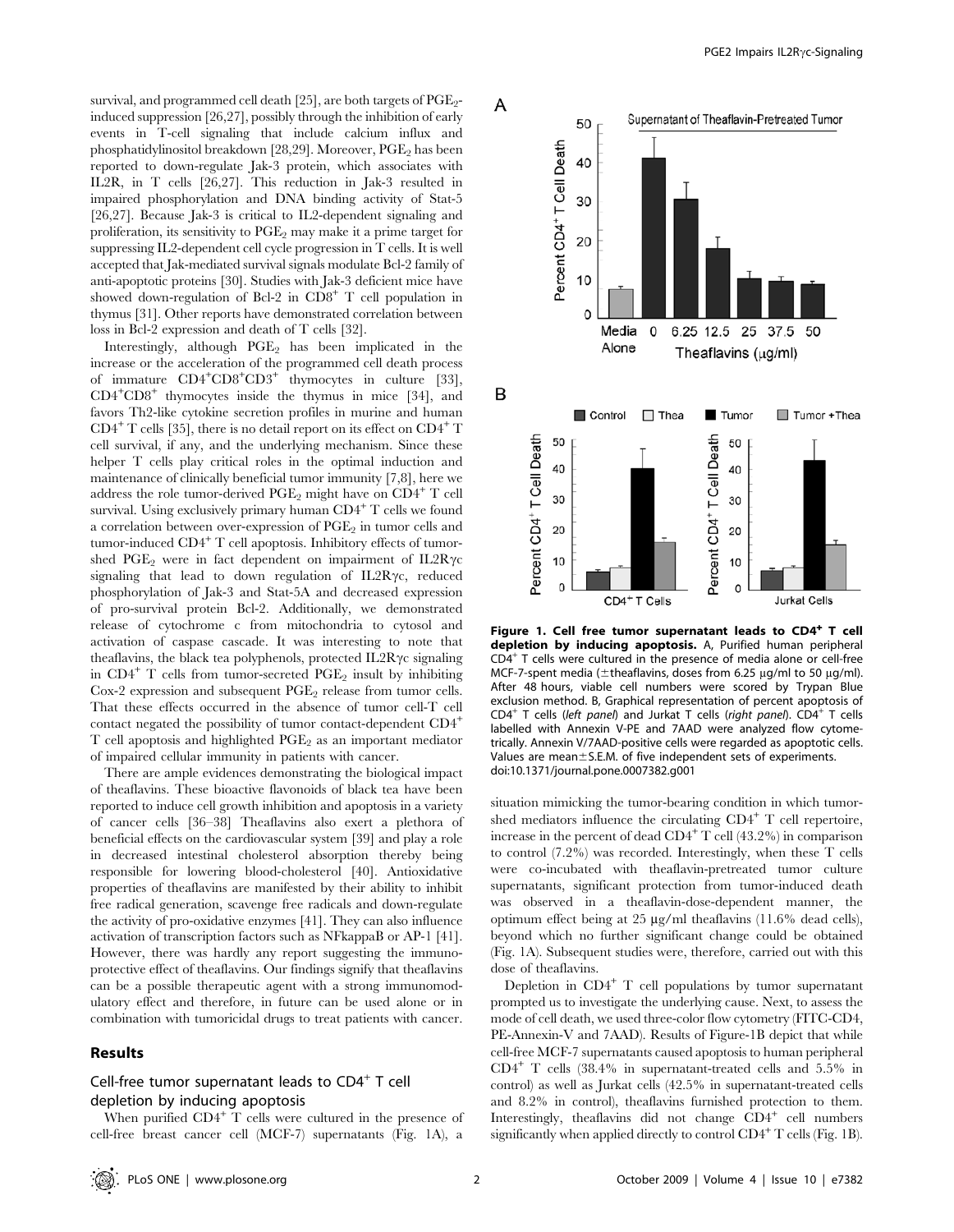# Tumor-shed PGE<sub>2</sub> is responsible for CD4<sup>+</sup> T cell apoptosis

All the reactions so far defined occurred independent of direct contact of CD4<sup>+</sup> cells with tumor cells or even proximity thereby pointing towards the possibility of the presence of tumor-shed soluble immunosuppressors in the supernatant. Our search revealed a significant increase in PGE<sub>2</sub> in tumor supernatant in a time-dependent manner with a maximum at 72 hours of continuous culture while media from theaflavins-treated MCF-7 cells contained significantly lower levels of this immunosuppressor (Fig. 2A). Moreover, percent CD4<sup>+</sup> cell apoptosis was positively correlated ( $r = 0.964$ ) with the PGE<sub>2</sub> level of individual supernatant (Fig. 2B), whereas theaflavin-pre-treated tumor supernatants failed to induce significant death. Importantly, insertion of Cox-2 siRNA in tumor cells blocked the increase in  $PGE<sub>2</sub>$  in cell-free tumor supernatant overtime (Fig. 2A). This suggested inhibition in the generation and/or release of  $PGE_2$  that resulted in lesser killing of CD4<sup>+</sup> cells than untreated ones (Fig. 2B). All these data confirmed the role of Cox-2-derived  $PGE_2$  in tumor-induced CD4<sup>+</sup> T cell killing. These results prompted us to explore the possibility of theaflavins to inhibit PGE<sub>2</sub> production in tumor cells. Results of Figure 2 indeed depicted that theaflavin-treated tumor cells secreted significantly low level of  $PGE_2$  (Fig. 2A) that displayed lesser CD4<sup>+</sup> cell killing (Fig. 2B)

# PGE<sub>2</sub> perturbs IL2R $\gamma$ -signaling events in CD4<sup>+</sup> T cells

It is known that IL2 is essential for T cell homeostasis and activation for which it depends on  $IL2R\gamma c$  signaling [42,43]. Thus,  $\gamma$ c down regulation, if any by tumor-secreted PGE<sub>2</sub>, may fail to support T cells that then become susceptible to apoptotic death [43]. In our experimental model, we observed a marked decrease in the surface expression (Fig. 3A) as well as total amount (Fig. 3B) of IL2R $\gamma$  chain in CD4<sup>+</sup> T cells that were co-incubated with tumor supernatants (Fig. 3A). Receptor expression in  $CD4^+$  T cells could be efficiently restored back to normal level by theaflavintreatment of tumor cells (Fig. 3A and 3B).

It has been shown that Jak-3 is required to activate IL2R pathway for T cell proliferation [44] and loss of Jak-3 expression or kinase activity results in impaired activation of the IL2R signaling pathway [45]. Moreover, it is acknowledged that IL2R $\gamma$ c is the primary mediator of cytokine signaling and activates Jak-3/Stat-5 signaling cascade [46] by Jak/Stat

phosphorylation and subsequent translocation of phospho-Stat to nucleus [47]. We observed that, of the Jak proteins and associated Stat proteins, phosphorylations of Jak-3 and Stat-5 were down regulated in  $CD4^+$  T cells (Fig. 3B–C) by tumor-shed  $PGE_2$  (Fig. 2A), which could be ameliorated by pre-treatment of the tumor cells with theaflavins (Fig. 3B–C). To test whether Stat-5 was phosphorylated by Jak-3, we co-immunoprecipitated Stat-5 with anti-Jak-3 antibody, and the immunopurified proteins were then Western-blotted with anti-phospho-Stat-5 antibody. Results of Figure 3D showed that tumor supernatant substantially reduced association of phospho-Stat-5 with Jak-3 in CD4<sup>+</sup> T cells. Perturbation in phospho-Stat-5 nuclear translocation activity was also observed in tumor-exposed  $CD4^+$  T cells in comparison to its untreated counterparts (Fig. 3E). Perturbation in phospho-Stat-5 nuclear translocation activity was also observed in tumor-exposed CD4<sup>+</sup> T cells in comparison to its untreated counterparts (Fig. 3E). Interestingly, when CD4<sup>+</sup> cells were cultured in presence of theaflavin-pretreated tumor cell supernatants, significant protection towards IL2R $\gamma$ c/Jak-3/Stat-5 signaling i.e., up-regulation of  $\gamma c$  expression, Jak-3/Stat-5 association and phosphorylation as well as nuclear localization of Stat-5 (Fig. 3B–E), was observed in  $CD4^+$  T cells, which offered them relive from the apoptotic insult that was observed with untreated tumor supernatant (Fig. 2B).

## Stat-5A transfection confers resistance to CD4<sup>+</sup> T cells from tumor-induced death

After confirming the Stat-5-mediated pathway as the major pathway in tumor-induced  $CD4^+$  T cell apoptosis, we undertook two different approaches to identify the isoform(s) of Stat-5 involved since both Stat-5A and Stat-5B isoforms play critical role in Bcl-2 induction in T cells. Results of Figure-4A depict that  $PGE<sub>2</sub>$  present in cell-free tumor supernatant (Fig. 2A) significantly inhibited the phosphorylation of Stat-5A (Fig. 4A, left panel) but not that of Stat-5B (Fig. 4A, right panel). In this situation too, prior treatment of the tumor cells with theaflavins could bring back the phosphorylation status of Stat-5A to normal level in  $CD4^+$  T cells (Fig. 4A, left panel).

To further confirm the role of two Stat-5 isotypes in tumorinduced CD4<sup>+</sup> T cell demise, Jurkat T cells were over-expressed with wild-type Stat-5A/Stat-5B, C-terminal truncated dominant



Figure 2. Tumor-shed PGE<sub>2</sub> is responsible for CD4<sup>+</sup> T cell apoptosis. A, Tumor-secreted PGE<sub>2</sub> over time in cell-free spent media of MCF-7 cells **Figure 2. Tumor-shed PGE<sub>2</sub> is responsible for CD4<sup>+</sup> T cell apoptosis. A, Tumor-secreted PGE<sub>2</sub> over time in cell-free spent media of MCF-7 cells<br>(control (○), Cox-2-siRNA-transfected (∆) or theaflavin-treated (●) was de** induced by the spent media as described in Fig. 2A, was plotted over time. Values are mean±S.E.M. of three independent sets of experiments. doi:10.1371/journal.pone.0007382.g002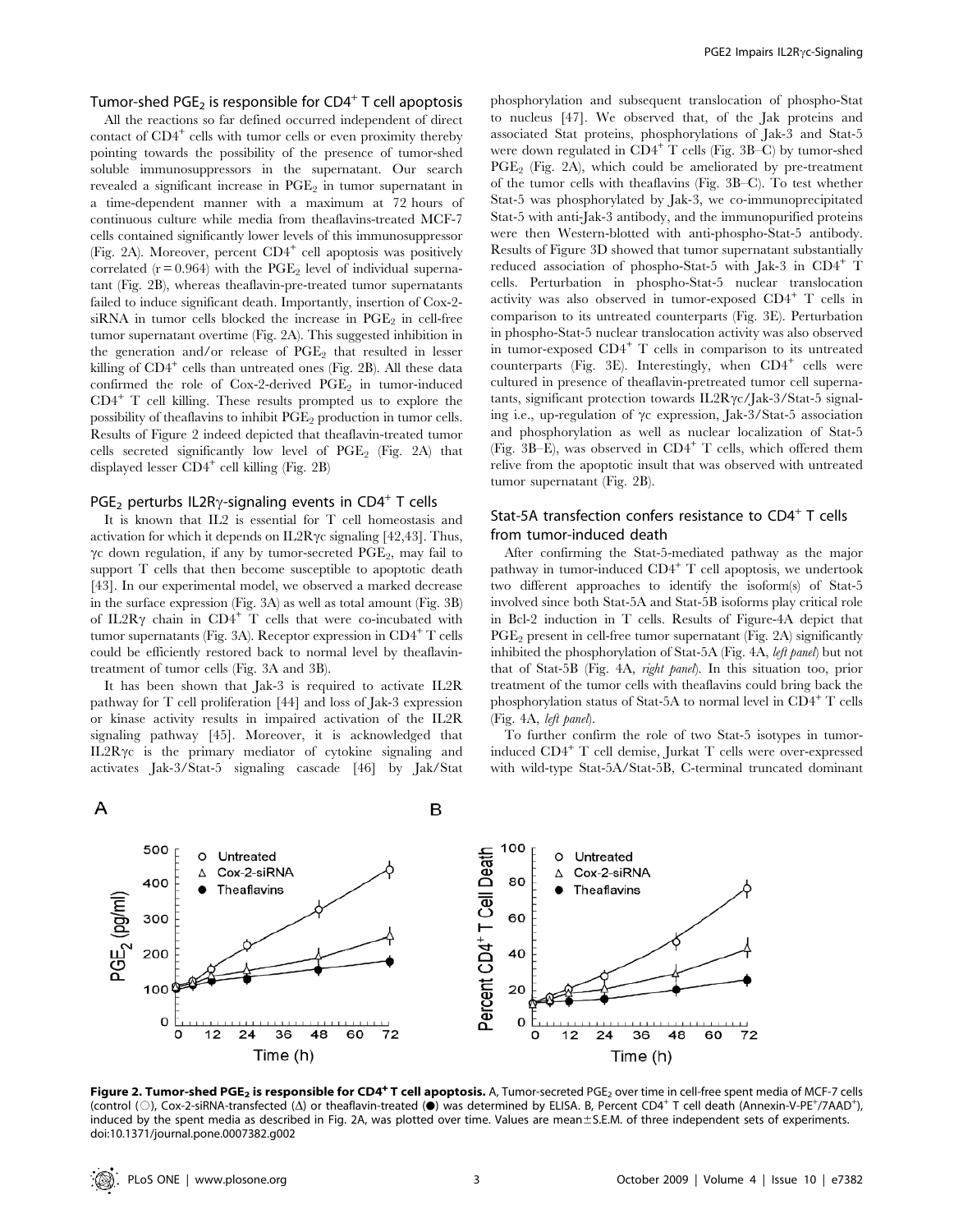

Figure 3. Tumor-PGE<sub>2</sub> perturbs IL2R<sub>Y</sub>c signaling events in CD4<sup>+</sup> T cells. Purified human CD4<sup>+</sup> T cells, cultured in the presence of media alone or cell-free MCF-7-spent media (±theaflavins), were (A) subjected to flow cytometric analysis to determine the surface levels of IL2Rγc, or lysed for Western blotting of (B) IL2Rγc, (C) tyrosine phosphorylated Jak-1/Jak-3 and (D) tyrosine phosphorylated Stat-1/Stat-2/Stat-3/Stat-4/Stat-5/Stat-6 using specific antibodies. (E) Jak-3/Stat-5 complexes were immunopurified with anti-Jak-3 antibody from CD4<sup>+</sup> T cell lysates. The immunopurified proteins were subjected to Western blot analysis to confirm association of Jak-3 with Stat-5. (F) Nuclear fractions from CD4+ T cells were Western blotted using anti-phospho-Stat-5 antibody to determine nuclear translocation of Stat-5.  $\alpha$ -Actin and Histone H1 were used as internal loading controls for cytosol and nuclear fractions, respectively. doi:10.1371/journal.pone.0007382.g003

negative Stat-5 (Stat-5 $A_{713}$  and Stat-5 $B_{718}$ ) or constitutively active Stat-5A (Stat-5A1\*6) genes (Fig. 4B) and then incubated with tumor-culture supernatants. Multiple experiments demonstrated that unlike wild-type cells, constitutively active Stat-5A1\*6 transfected cells were only minimally affected, with an average of only 6–10% of the transfected cells succumbing to a tumorsupernatant-induced apoptotic death and theaflavins were able to protect them further (Fig. 4B). On the other hand, when dominant negative  $Stat-5A_{713}$  was introduced into Jurkat T cells, this protein rendered these cells more susceptible to tumor-induced death that could not be successfully prevented by theaflavin-administration. In contrast, theaflavins were able to protect  $Stat-5B_{718}$ -transfected Jurkat T cells from tumor-induced death (Fig. 4B). When wild-type Stat-5A was introduced into these cells, it was able give protection from tumor-induced death, by itself or in the presence of theaflavins (Fig. 4B). All these results strongly reconfirm our hypothesis that Stat-5A protects CD4<sup>+</sup> T cells from tumor-induced apoptosis and theaflavins utilize this isoform of Stat-5 to assert its protective effect.

## Tumor-shed  $PGE<sub>2</sub>$  indulges a shift from pro-survival to pro-apoptotic environment in CD4<sup>+</sup> T

It is acknowledged that the regulation of both pro- and antiapoptotic Bcl-2 family proteins is dependent upon the IL2R $\gamma$ chain signals [43] involving Jak- $3$ /Stat-5 cascade. Thus,  $\gamma c$  down regulation and inhibition of Jak-3/Stat-5A signaling by  $PGE_2$ present in the tumor supernatant, as obtained here, may fail to support sustained Bcl-2 expression, leading to  $CD4^+$  T cells susceptibility towards apoptotic death. To verify this hypothesis, we examined the expression levels of anti-apoptotic Bcl-2 and proapoptotic Bax proteins in  $CD4^+$  T cells. Results of Figure-5A depict that tumor insult down-regulated Bcl-2 and up-regulated Bax thereby lowering the Bcl-2:Bax ratio and creating a proapoptotic environment in these helper cells. Moreover, the expression of Xiap (X-linked inhibitor of apoptosis protein), a member of the inhibitor of apoptosis family of proteins, was diminished in these T cells treated with tumor supernatant (Fig. 5A), making them more susceptible to execution by caspases, as Xiap is known to inhibit caspases-3, -7 and -9 [48].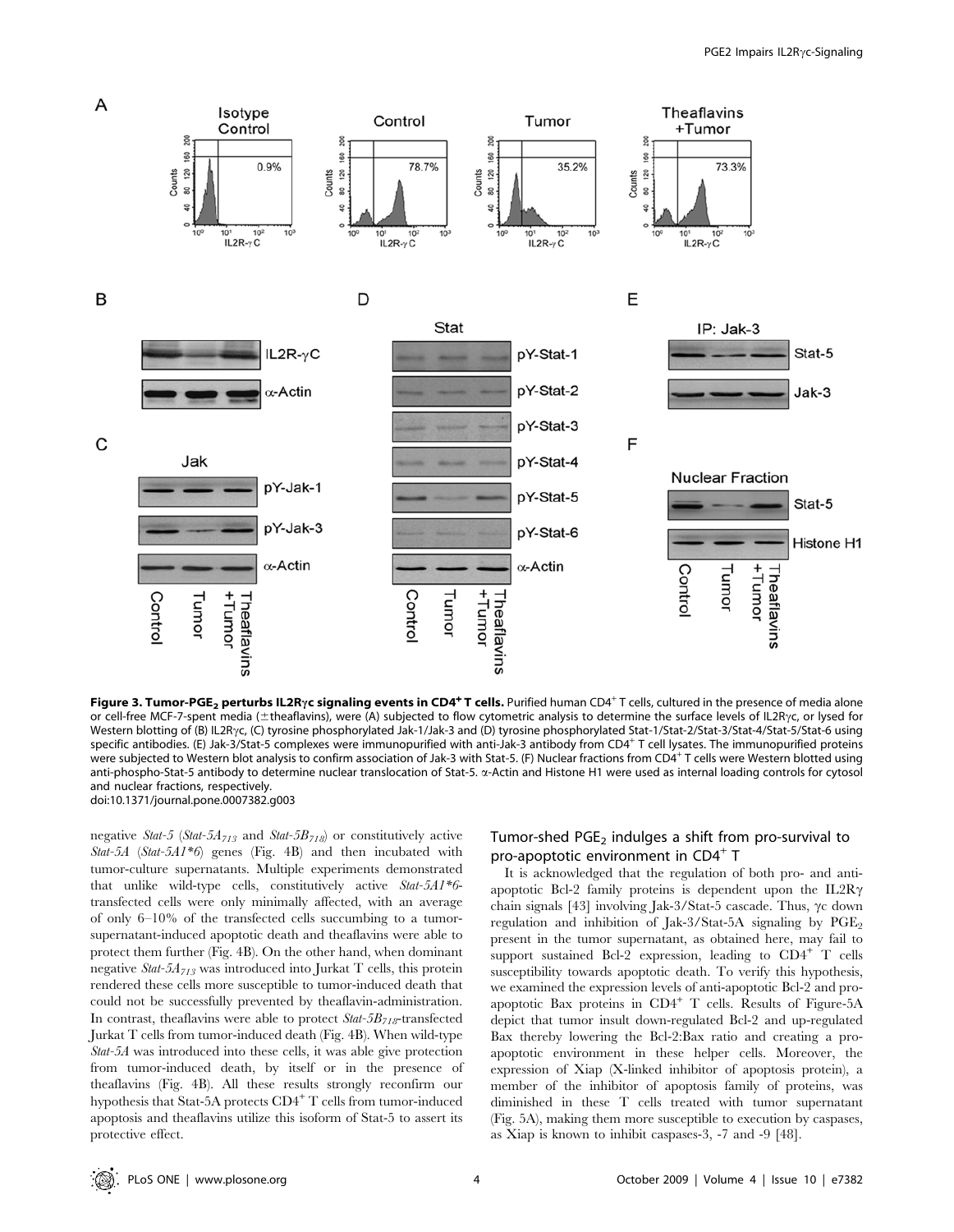

B

Figure 4. Stat-5A transfection confers resistance to CD4<sup>+</sup>T cells from tumor-induced death. A, Stat-5A (left panel) and Stat-5B (right panel) isoforms were immunoprecipitated from cell lysates using specific antibodies and then Western blotted with anti-phospho-tyrosine or anti-Stat-5A/ Stat-5B antibodies to determine phosphorylation status of specific proteins. B, Jurkat T cells were transfected with control vector, wild-type Stat-5A/ Stat-5B, C-terminal truncated Stat-5A<sub>713</sub>/Stat-5B<sub>718</sub> or constitutively active Stat-5A1\*6 genes and were cultured in the presence of media alone or MCF-7 spent media (±theaflavins) for 48 h. Percent cell death (Annexin-V-PE<sup>+</sup>/7AAD<sup>+</sup>) was determined flow cytometrically. Values are mean±S.E.M. of three independent sets of experiments. doi:10.1371/journal.pone.0007382.g004

To validate these results, Jurkat T cells were ectopically transfected with Bcl-2 construct. Multiple experiments demonstrated that although control T cells were highly sensitive to tumor supernatant, with an average of 42% of Jurkat cells testing positive for apoptosis, Bcl-2-transfected cells were only minimally affected, with an average of only 12% of the transfected cells succumbing to a tumor supernatant-induced apoptotic death (Fig. 5B). These results led us to ask the question whether over-expression of Xiap would also make these cells more resistant to tumor-induced death. In fact, when these cells were over-expressed with Xiap gene, less killing was observed (Fig. 5B).

It is appreciated that the increase in Bax may cause mitochondrial trans-membrane potential loss that results in the release of cytochrome c in CD4<sup>+</sup> T cell cytosol leading to activation of caspase cascades and apoptosis [49]. The experiment depicted in Figure-5A clearly illustrates that culturing CD4<sup>+</sup> T cells with MCF-7 cell free supernatant, a significant increase in cytochrome c level in cytosol was observed while in unexposed CD4<sup>+</sup> T cell cytosol it was minimally detected (Fig. 5A). Infact, in the downstream, substantial activation of caspase-3 was observed in supernatant-treated  $CD4^+$  T cells. These results indicate a total impairment in IL2R $\gamma$ c survival signaling in CD4<sup>+</sup> T cells by tumor-secreted  $PGE_2$ . All these factors were restored back to their original levels up on prior treatment of tumor cells with theaflavins (Fig. 5A) thereby protecting CD4<sup>+</sup> cells from tumor-induced apoptosis.

## Re-confirmation of  $PGE<sub>2</sub>$  as the molecule behind tumorinduced perturbation in  $CD4^+$  T cell survival signaling

Finally, to re-confirm the role of tumor-shed  $PGE_2$  in materialising the CD4<sup>+</sup> T cell killing effect of tumor, we undertook two approaches. In the first approach, when  $CD4^+$  T cells were cultured in presence of supernatants of tumor cells pre-treated with celecoxib or tranfected with Cox-2-siRNA. These treatments caused marked inhibition not only in Cox-2 expression (Fig. 6A, *upper panel*) but also in  $PGE_2$  production by the tumor cells (Fig. 6A, *lower panel*) and significant protection for the IL2R $\gamma$ c signaling in CD4<sup>+</sup> T cells i.e., up-regulation of  $\gamma c$  expression, Jak-3/Stat-5 phosphorylation and increase in Bcl-2 level (Fig. 6B, upper panel), which offered these T cells relive from the apoptotic insult (Fig. 6B, lower panel). These findings were again validated in the second approach, in which treatment of  $CD4^+$  T cells with purified  $PGE_2$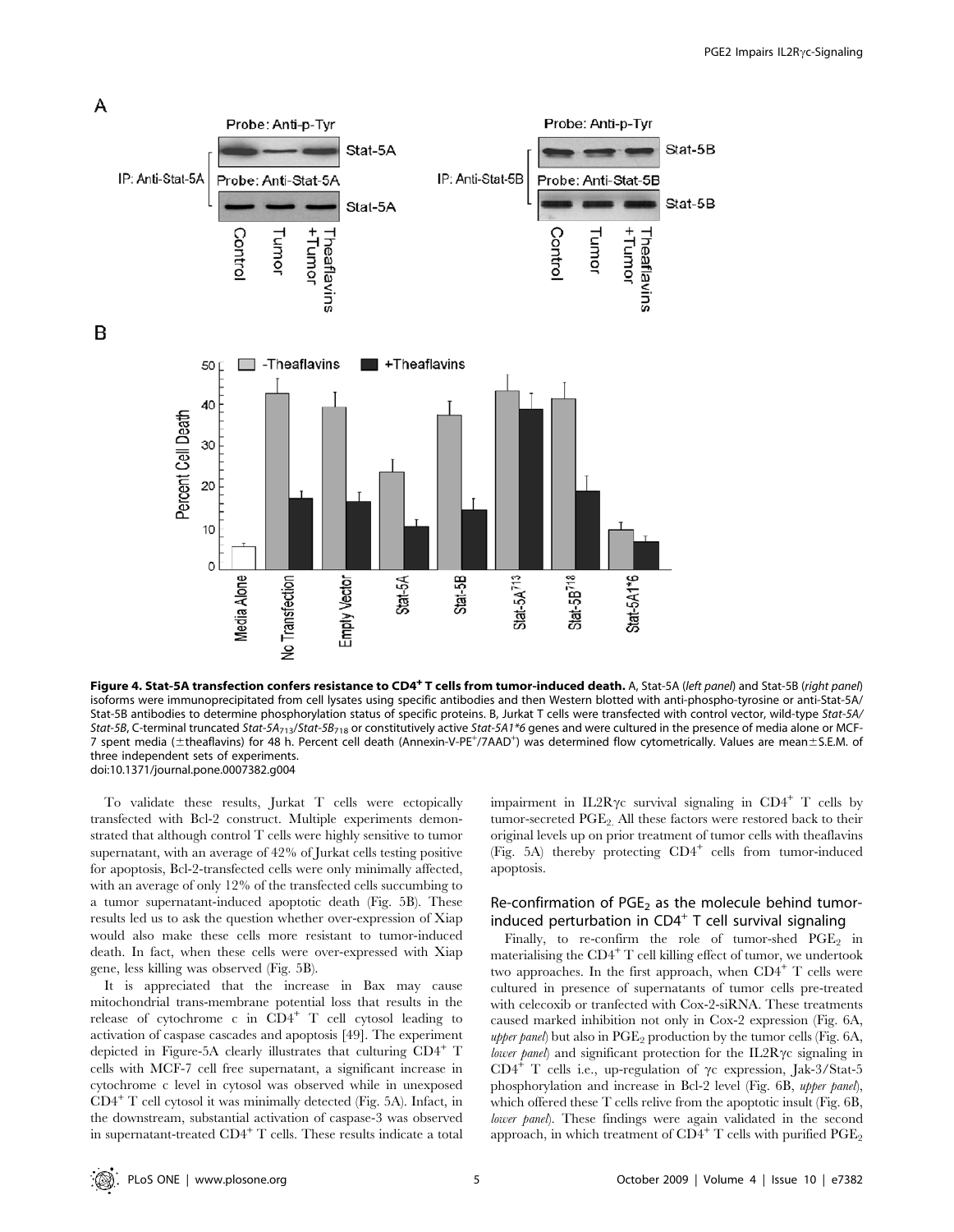

Figure 5. Tumor-shed PGE<sub>2</sub> indulges a shift from pro-survival to pro-apoptotic environment in CD4<sup>+</sup> T cells. A, Purified CD4<sup>+</sup> T cells were cultured in the presence of media alone or MCF-7 spent media (±theaflavins) and cell lysates (for the determination of Bcl-2 and Bax) as well as cytosolic fractions (for cytochrome c release, Xiap expression and caspase-3 cleavage) were Western blotted using specific antibodies.  $\alpha$ -Actin was used as internal loading control. B, Jurkat T cells, wild type as well as Bcl-2 or Xiap transfected, were incubated with media alone or MCF-7-spent media for 48 h. Percent cell death was determined flow cytometrically. Values are mean $\pm$ S.E.M. of four independent sets of experiments in each case. doi:10.1371/journal.pone.0007382.g005

down-regulated IL2R $\gamma$ c survival signaling (Fig. 6B, upper panel) and induced apoptosis (Fig. 6B, lower panel). Results from these two approaches well confirmed the importance of tumor-shed  $\mathrm{PGE}_2$  in impairment of IL2R $\gamma$ c survival signal in CD4<sup>+</sup> T cells that culminated to apoptosis. Above data also signify that normalization of this signaling pathway may be the mechanism by which theaflavins prevent tumor-induced caspase-3-dependent CD4<sup>+</sup> T cell apoptosis.

## **Discussion**

A functional immune system is a potential barrier to tumor development and progression. To evade immune mechanisms, many tumors release immunosuppressive factors that attain high concentration in situ and inhibit cell-mediated effector function. Suppression of immune responses, coupled with superior growth kinetics of tumor cells, enable the neoplasm to surpass the control capacity of the host, leading to progressive decreases in cellmediated anti-tumor responses and accelerated disease [50]. Although the immune system possesses the means to respond to cancer, it often fails to control the spread of malignancy. The fact that numerous laboratories, including our own, find that T lymphocytes undergo the physiological changes associated with apoptosis following co-culture with various cancer cell lines, lends support to the notion that it is the cancer cells themselves that induce lymphocyte death [14,27]. Recent studies suggest that human carcinoma cells of various origins can activate apoptosis in lymphocytes interacting with the tumor in vivo and in vitro [51–53]. This tumor-induced apoptosis of lymphocytes may have important implications for the success of therapeutic regimens, including vaccination strategies [54].

Ample evidence suggests that  $CD4^+$  T cells facilitate the activation and development of anti-tumor responses of CD8<sup>+</sup> T cells by enhancing clonal expansion at the tumor site, preventing activation-induced cell death and functioning as antigen-presenting cells for CTLs to preferentially generate immune memory cells [10].  $CD4^+$  T cells assist  $CD8^+$  T cell priming *via* the engagement of CD40-ligand (CD154) on CD4<sup>+</sup> T cells and CD40 expressed on DC [55–57]. This interaction results in the activation and maturation of DC, making them competent to stimulate antigenspecific CD8<sup>+</sup> T cell responses [58]. It is important to note that primary CD8<sup>+</sup> T cell responses to nonmicrobial antigens, as in case of cancer, display an absolute dependence on CD4<sup>+</sup> T cell help [59,60]. In this regard, our understanding of the importance of CD4<sup>+</sup> T cells in orchestrating immune responses has grown dramatically over the past decade [10]. Here we aimed at elucidating the mechanisms of the tumor-induced suppression of such 'T-cell help' and its amelioration by theaflavins.

It has been demonstrated that several carcinoma cell lines produce soluble factors that inhibit T cell proliferation. Because tumor-induced apoptosis of lymphocytes may be mediated by an array of death receptors co-expressed on T cells or by tumorderived soluble factors, it is important to characterize those intracellular events that may be potential targets for therapeutic intervention to minimize T cell apoptosis since if the immune system of cancer patient is persistently compromised, the success of any kind of therapy would be limited unless the immune system can be appropriately stimulated.

PGE<sup>2</sup> has been implicated as a potential inhibitor of T cell function in the context of malignant disease [61,62]. Elevated levels of PGE<sup>2</sup> have also been found in patients with Hodgkin's lymphoma, which is suggested to be partially responsible for decreased cellular immune function in these patients [4,5]. Another report confirmed that tumor over-expression of  $PGE<sub>2</sub>$  via the elaboration of Cox-2 directly blocks patient's defence mechanism against cancer and promote cancer growth [63]. It is well known that  $PGE_2$  has diverse effects on  $CD4^+$  T cells leading to inhibition of T cell activation [64]. Albeit the outcome of  $PGE_2$ -signaling is well established, the molecular mechanisms involved are still not completely understood. The present study was designed to determine the potential mechanisms of tumor-derived  $PGE_2$ leading to  $CD4^+$  T cell apoptosis. We exclusively used primary human CD4<sup>+</sup> T cells to achieve more physiologic conditions compared with cell line models defective in key enzymes of T cell signaling [65]. Our study demonstrated the presence of Cox-2 derived PGE<sub>2</sub> in tumor supernatant and that the effect of tumor supernatant on  $CD4^+$  T cells bore remarkable similarities with the effects of  $PGE_2$  exposure on these cells. Analysis of data revealed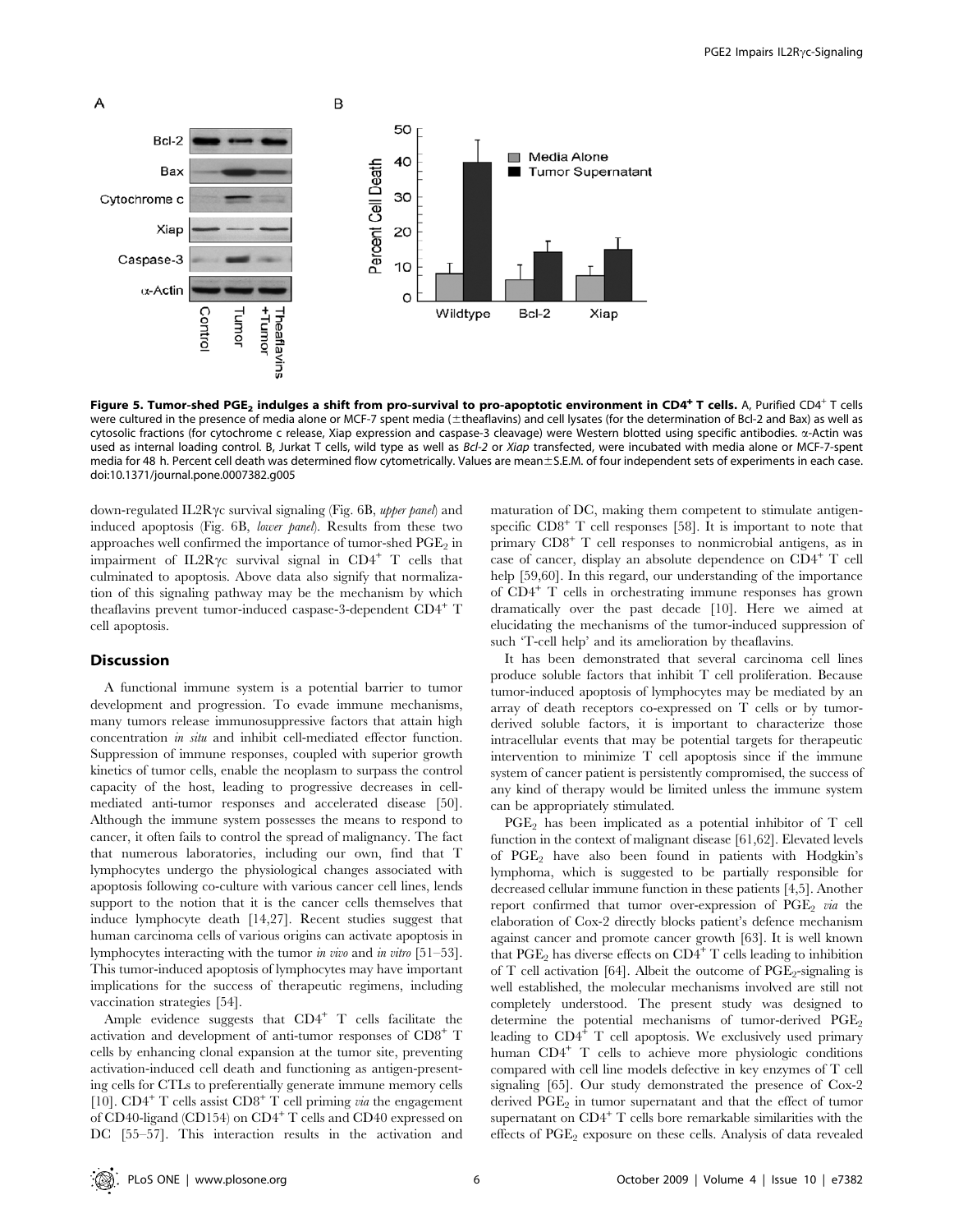

Figure 6. Re-confirmation of PGE<sub>2</sub> as the molecule behind tumor-induced perturbation in CD4<sup>+</sup> T cell survival signaling. A, MCF-7 cells were treated with theaflavins or celecoxib or transfected with Cox-2-siRNA and the levels of Cox-2 and GAPDH (internal control) mRNA were determined by RT-PCR (upper panel). Western blot analysis was performed for the determination of levels of Cox-2 or  $\alpha$ -Actin (internal control) proteins (middle panel). In parallel experiments the amount of tumor-secreted PGE<sub>2</sub> in the cell-free supernatant was determined by ELISA (lower panel). B, Purified CD4<sup>+</sup> T cells were cultured in the presence of media alone or MCF-7-spent media (tumors were either pre-treated with 25  $\mu$ g/ml theaflavins/3.5 ng/ml PGE<sub>2</sub>/ 50 µM celecoxib or transfected with 300pmole Cox-2-siRNA) for 48 h. Expression levels of IL2R<sub>Y</sub>c and Bcl-2 as well as phosphorylation status of Jak-3/ -Stat-5 were determined by Western blotting in which  $\alpha$ -Actin was used as internal control (upper panel). In parallel experiments, flowcytometric determination of percent cell death (lower panel) was established. Values are mean ± S.E.M. of three independent experiments. doi:10.1371/journal.pone.0007382.g006

that  $PGE<sub>2</sub>$  present in cell free tumor supernatant interferes with one of the major pathways for survival and activation of  $CD4^+$  T cells. This interference affected  $\gamma c$  expression, Jak-3/Stat-5 phosphorylation and Bcl-2 level suggesting an inhibition of early IL2R $\gamma$ cmediated signaling events in  $CD4^+$  cells. We showed that  $PGE_2$ leads to down-regulation of  $IL2R\gamma c$  expression and Jak-3 phosphorylation thereby inactivating the most proximal events of IL2R $\gamma$ c signaling. Inability of externally added IL2 to overcome tumor-PGE<sub>2</sub> effect indicated that IL2 deprivation is not the primary cause of CD4<sup>+</sup> cell death in our system.

Alternatively, theaflavins, which inhibited Cox-2 expression and subsequent  $PGE_2$  production in tumor cells, efficiently ameliorated tumor-induced impairment of  $IL2R\gamma c$  signaling. Recovery of Jak/Stat signaling also altered Bcl-2:Bax ratio in these helper cells in favour of survival. These results are in contrary to those of Kolenko et al. [26] who showed that in renal cancer, impairment in IL2R signaling by  $PGE_2$  did not affect IL2-dependent induction of Bcl-2. However, studies with  $\int a k^{-3}$   $\int$  knockout mice showing impaired T cell development and severe down-regulation of Bcl-2 protein in T cell populations with moderate increase in Bax expression [66,67] strengthened our findings. Interestingly, theaflavins offered better protection to T helper cells from tumorinduced death in comparison to either celecoxib or Cox-2-siRNA

suggesting that along with  $PGE_2$ , tumor-induced  $CD4^+$  T cell death might have other mediators that are independent of Cox-2 and inhibition of not only  $PGE_2$  but also those mediators by theaflavins could be the cause behind observed immunoprotection provided by these polyphenols.

In conclusion, our data provide direct evidence that tumorderived Cox-2-dependent  $PGE_2$  affects IL2R $\gamma$ c-driven signals in  $CD4^+$  T cells by down-regulating IL2R $\gamma$ c and inactivating Jak resulting in impaired activation of downstream signals as shown by decreased phosphorylation of Stat. As a consequence, Stat phosphorylation and translocation to nucleus as well as antiapoptotic Bcl-2 and Xiap protein expressions were decreased while increasing Bax thereby activating mitochondrial death cascade in these cells. The functional consequence is a state of  $CD4^+$  T cell depletion. Although  $CD4^+$  T cells are central to the function of the immune system, their role in tumor immunity remains under-appreciated. Recent advances in understanding of contribution of  $\overline{CD4}^+$  in anti-tumor immunity, as well as some intriguing developments in the clinic, indicate that due to the cooperative role of CD4<sup>+</sup> helper T cells for CD8<sup>+</sup> cytotoxic T cells, they have the unrealized potential in tumor eradication. Based on our observations, we postulate  $PGE_2$  as an important factor responsible for impaired survival signaling in  $CD4^+$  T cells thereby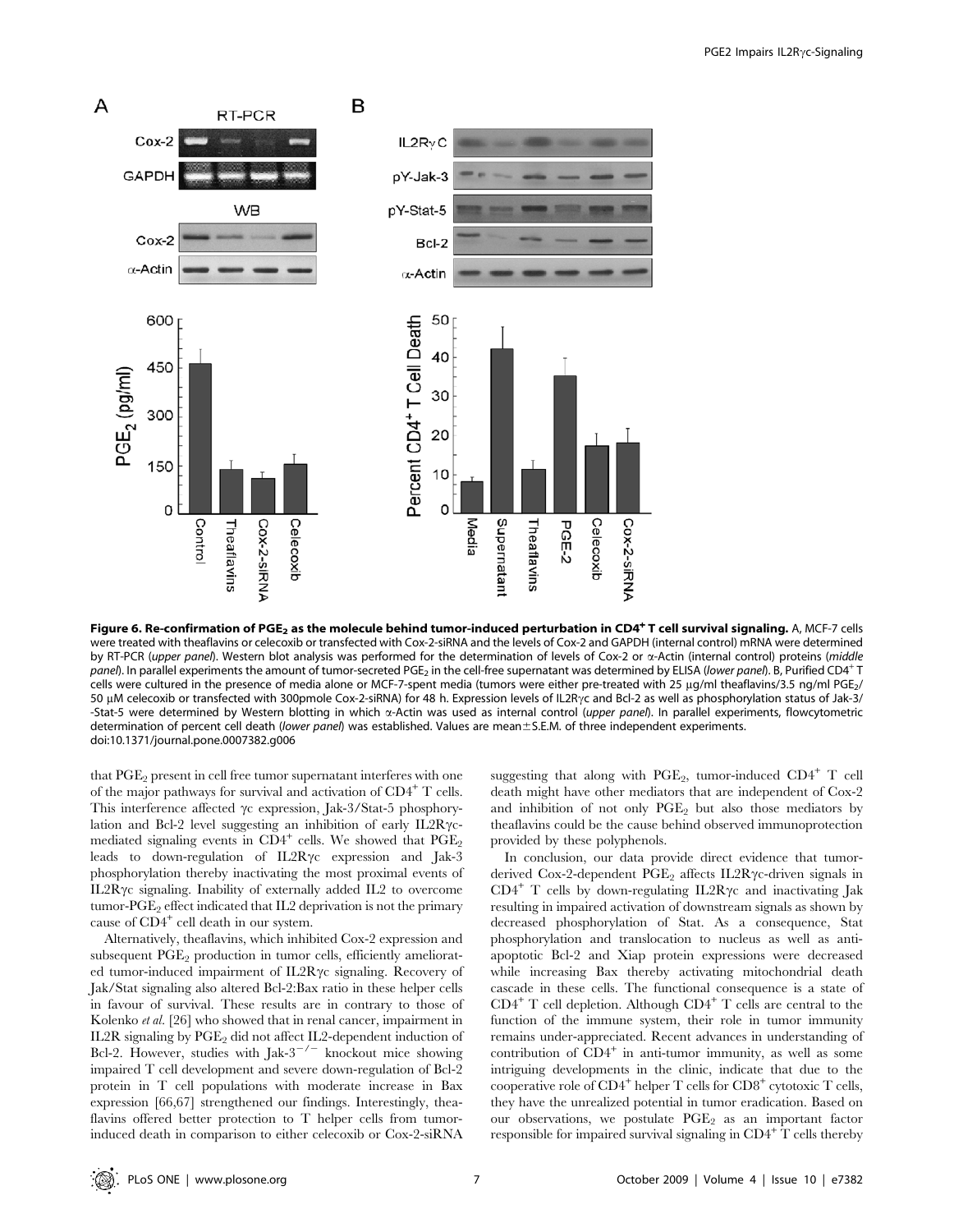leading them towards apoptosis in tumors associated with higher PGE2 production. In addition, our results demonstrating theaflavin-induced protection of IL2R $\gamma$ c/Jak-3/Stat-5A signaling as well as survival of  $CD4^+$  T cells from tumor  $PGE_2$ -insult signify that these plant polyphenols may have the potency to sustain the cell mediated immunity of the cancer-bearer that can be utilized for developing an effective therapy of this deadly disease.

## Materials and Methods

## Isolation of CD4<sup>+</sup> T cells

Human venous blood from healthy adult volunteers was collected with informed consent using heparinized syringes. Whole blood (100 mL) was diluted with 150 mL of RPMI 1640 (Sigma, St Louis, MO, USA) and then layered in centrifuge tubes onto 120 mL of Histopaque-1077 (Sigma) gradient. After centrifugation the opaque interface containing lymphocytes was collected, washed twice in RPMI 1640 and, after complete supernatant removal, the pellet was re-suspended in PBS supplemented with  $0.5\%$  of BSA and 2 mmol/L EDTA. CD4<sup>+</sup> T cells were purified from total leukocytes by positive selection using anti-CD4 antibody coated micro-beads (Milteny Biotech) [68]. The purity of the isolated CD4<sup>+</sup> T cells was determined by flow cytometry and was routinely  $>99\%$  CD3<sup>+</sup> and CD4<sup>+</sup>, but was negative for CD8. Cells were cultured in RPMI 1640 (supplemented with 10 U/ml recombinant IL-2, 10% fetal bovine serum, 2 mM L-glutamine, 100  $\mu$ g/ml sodium pyruvate, 100  $\mu$ M non-essential amino acids, 100  $\mu$ g/ml streptomycin and 50 U/ml penicillin; Sigma) at 37 $\mathrm{^{\circ}C}$ in humidified incubator containing  $5\%$   $CO<sub>2</sub>$ . Viable cell numbers were determined by Trypan blue exclusion test. The Jurkat T cell line (maintained in complete RPMI 1640) and human mammary epithelial carcinoma cells (MCF-7, MDA-MB-231 and ZR-75-1; maintained in complete DMEM) were obtained from NCCS, India. Tumor supernatants freed from cellular components were used in 1:1 ratio with RPMI to study the effect of tumor supernatant on CD4<sup>+</sup> T cells.

Tumor cells were pre-treated with different doses of theaflavins  $(6.25-50 \text{ µg/ml})$ , as per the requirement of the experiment, for 90 min after which the culture media containing extra theaflavins were replaced by fresh media. Seventy two-hour old cell-free tumor supernatants were used in 1:1 ratio with RPMI for 48 h to study the effect of tumor on CD4<sup>+</sup> T/Jurkat cells. To study the role of tumorshed  $\mathrm{PGE}_2$  on  $\mathrm{CD4}^+$  T apoptosis, supernatants of Cox-2 inhibitortreated (celecoxib; 50  $\mu$ M) or Cox-2-siRNA-transfected tumor cells were used. In parallel sets of experiments  $CD4^+$  T cells were incubated with 3.5 ng/ml of prostaglandin  $E_2$  (Sigma).

### Plasmid constructs, siRNA and transfections

Flag-tagged (N-terminus) cDNA encoding full length Stat-5A and Stat-5B, C-terminal truncated Stat-5A (amino acid 713; Stat- $5A_{713}$ ) and Stat-5B (amino acids 718; Stat-5B<sub>718</sub>) (provided by Dr. J.N. Ihle of St. Jude Children's Research Hospital, TN), constitutively active mutant Stat-5A1\*6 (generous gift from Prof. T. Kitamura, Institute of Medical Science, University of Tokyo, Japan), Bcl-2, Xiap in Prk5 vector (2 µg/million cells) were introduced separately into Jurkat T cell using T cell nucleofector kit (Amaxa, Koein, Germany). Isolation of stably expressing clones were done by limiting dilution and selection with IL2 (25 U/ml) and hygromycin B (800 mg/ml) for 14 days and cells surviving this treatment were cloned and assessed for Bcl-2 and Stat-5 expressions by Western blot analysis. Tumor cells were transfected with 300pmole of Cox-2-/control-ds-siRNA (Santa Cruz) and lipofectamine 2000 separately for 12 h. Levels of Cox-2 mRNA and protein were estimated by RT-PCR and Western blotting.

Transfected cells were cultured for 72 h and cell free supernatants were collected for subsequent experiments.

#### Flow cytometry

For the determination of cell death,  $CD4^+$  T cells were labelled with 7-aminoactinomycin D (7-AAD) and Annexin-V-phycoerythrin (PE) (BD Bioscience) and analyzed on flow cytometer (FACS Calibur; Becton Dickinson), equipped with 488 nm Argon laser light source using CellQuest software. Electronic compensation of the instrument was done to exclude overlapping of the emission spectra. Total 10,000 events were acquired and cells were properly gated for analysis. Annexin-V<sup>+</sup>/7-AAD<sup>+</sup>/CD4<sup>+</sup> cells were regarded as apoptotic cells. To determine the surface levels of  $IL2R\gamma c$  expression,  $CD4^+$  T cells were incubated with anti-IL2R $\gamma$ c (2 µg/ml; Santa Cruz) antibody and then with FITC-conjugated 2nd antibody followed by flowcytometric analysis.

#### Co-immunoprecipitation and immunoblotting

Primary human CD4<sup>+</sup> T cells were lysed in buffer (10 mM Hepes, pH 7.9, 1.5 mM  $MgCl<sub>2</sub>$ , 10 mM KCl, and 0.5 mM DTT) and nuclei were pelleted by brief-centrifugation. The supernatant was spun at  $105,000 \times g$  to get cytosolic fraction. The nuclear extract was prepared in buffer containing 20 mM HEPES, pH 7.9, 25% (v/v) glycerol, 420 mM KCl, 1.5 mM MgCl<sub>2</sub>, 0.2 mM EDTA, 0.5 mM DTT, and 0.5 mM PMSF. For whole cell lysate, cells were homogenized in buffer (20 mM Hepes, pH 7.5, 10 mM KCl,  $1.5 \text{ mM MgCl}_2$ ,  $1 \text{ mM Na-EDTA}$  and  $1 \text{ mM DTT}$ . All the buffers were supplemented with protease and phosphatase inhibitor cocktails [69,70]. For direct Western blot analysis, cell lysates or the particular fractions containing 50 µg protein was separated by SDS-polyacrylamide gel electrophoresis and transferred to nitrocellulose membrane. The protein of interest was visualized by chemiluminescence.

For the determination of direct interaction between two proteins, co-immunoprecipitation technique was employed. The immunopurified proteins were then detected by Western blot using specific antibody (Santa Cruz). Equal protein loading was confirmed by reprobing the blots with  $\alpha$ -actin/histone H1 antibody (Santa Cruz).

### Prostaglandin  $E<sub>2</sub>$  assay

 $PGE<sub>2</sub>$  content in culture supernatants was determined using PGE<sup>2</sup> ELIZA bioassay kit (US Biologicals) following the manufacturer's protocol.

## Statistical Analysis

Values are shown as standard error of mean (SEM) except otherwise indicated. Comparison of multiple experimental groups was performed by 2-way ANOVA followed by a post-hoc Bonferroni multiple comparison test. Data were analyzed and, when appropriate, significance of the differences between mean values was determined by a Student's t test. Results were considered significant at  $p<0.05$ .

## Acknowledgments

We are grateful to Dr. J.N. Ihle of St. Jude Children's Research Hospital, TN for Stat-5A, Stat-5B, Stat-5A<sup>713</sup> and Stat-5B<sup>718</sup> clones, and Prof. T. Kitamura, Institute of Medical Science, University of Tokyo, Japan for Stat-5A1\*6. We thank Mr. U. Ghosh and Mr. R. Dutta for technical help.

### Author Contributions

Conceived and designed the experiments: TD. Performed the experiments: SC SB BS JC SM DMSH SB KD GS TD. Analyzed the data: SC SB GS TD. Wrote the paper: SC SB GS TD.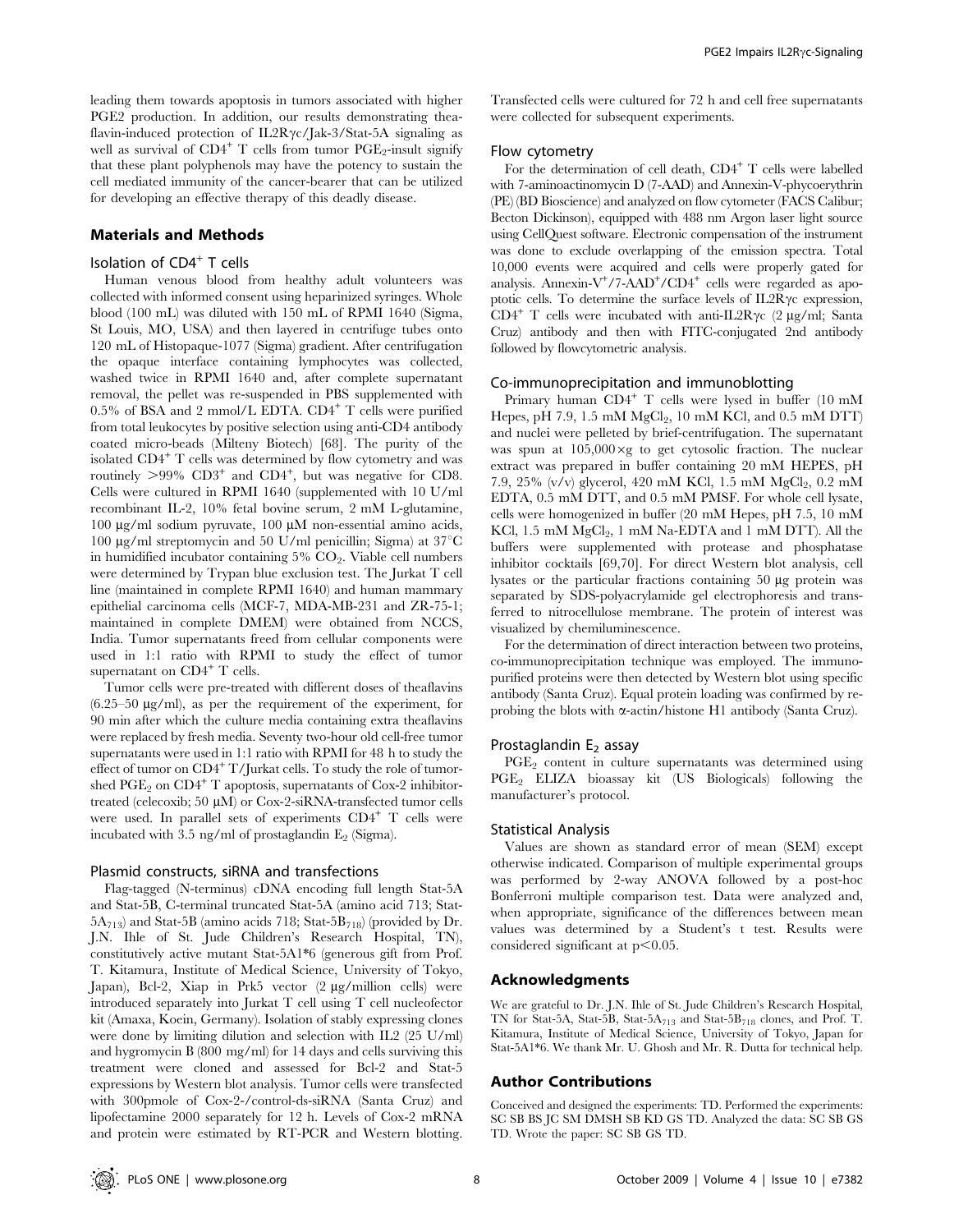#### References

- 1. Phipps RP, Stein SH, Roper RL (1991) A new view of prostaglandin E regulation of the immune response. Immunol Today 12: 349–352.
- 2. Goetzl EJ, An S, Smith WL (1995) Specificity of expression and effects of eicosanoid mediators in normal physiology and human diseases. FASEB J 9: 1051–1058.
- 3. Harris SG, Padilla J, Koumas L, Ray D, Phipps RP (2002) Prostaglandins as modulators of immunity. Trends Immunol 23: 144–150.
- Passwell J, Levanon M, Davidsohn J, Ramot B (1983) Monocyte PGE2 secretion in Hodgkin's disease and its relation to decreased cellular immunity. Clin Exp Immunol 51: 61–68.
- 5. Cayeux SJ, Beverley PC, Schulz R, Dorken B (1993) Elevated plasma prostaglandin E2 levels found in 14 patients undergoing autologous bone marrow or stem cell transplantation. Bone Marrow Transplant 12: 603-608.
- 6. Yang L, Yamagata N, Yadav R, Brandon S, Courtney RL, et al. (2003) Cancerassociated immunodeficiency and dendritic cell abnormalities mediated by the prostaglandin EP2 receptor. J Clin Invest 111: 727–735.
- 7. Toes RE, Ossendrop F, Offringa R, Melief CJM (1999) CD4<sup>+</sup> T cells and their role in antitumor immune responses. J Exp Med 189: 753–756.
- 8. Pardoll DM, Topalian SL (1998) The role of CD4<sup>+</sup> T cell responses in antitumor immunity. Curr Opin Immunol 10: 588–594.
- 9. Goedegebuure PS, Eberlein TJ (1995) The role of CD4<sup>+</sup> tumor-infiltrating lymphocytes in human solid tumors. Immunol Res 14: 119–131.
- 10. Kennedy R, Celis E (2008) Multiple roles for CD4<sup>+</sup> T cells in anti-tumor immune responses. Immunol Rev 222: 129–144.
- 11. Huang H, Hao S, Li F, Ye Z, Yang J, et al. (2007) CD4<sup>+</sup> Th1 cells promote CD8<sup>+</sup> Tc1 cell survival, memory response, tumor localization and therapy by targeted delivery of interleukin 2 via acquired pMHC I complexes. Immunology 120: 148–159.
- 12. Bennett SR, Carbone FR, Karamalis F, Flavell RA, Miller JF, et al. (1998) Help for cytotoxic-T-cell responses is mediated by CD40 signalling. Nature 393: 478–480.
- 13. Marzo AL, Lake RA, Robinson BW, Scott B (1999) T-cell receptor transgenic analysis of tumor-specific CD8 and CD4 responses in the eradication of solid tumors. Cancer Res 59: 1071–1079.
- 14. Das T, Sa G, Paszkiewicz-Kozik E, Hilston C, Molto L, et al. (2008) Tumors Induce T Cell Apoptosis Through Receptor-Dependent and Receptor-Independent Pathways. J Immunol 180: 4687–4696.
- 15. Das T, Sa G, Hilston C, Kudo D, Rayman P, et al. (2008) GM1 and TNFa, overexpressed in renal cell carcinoma, synergize to induce T cell apoptosis. Cancer Research 68: 2014–2023.
- 16. Sa G, Das T, Moon C, Hilston CM, Rayman PA, et al. (2009) GD3, an Overexpressed Tumor-Derived Ganglioside, Mediates the Apoptosis of Activated but not Resting T Cells. Cancer Res 69: 3095–3104.
- 17. Bhattacharyya S, Mandal D, Sen GS, Pal S, Banerjee S, et al. (2007) Tumorinduced oxidative stress perturbs NFkB activity augmenting TNFa-mediated T cell death: Protection by curcumin. Cancer Research 67: 362–370.
- 18. Mandal D, Bhattacharyya S, Lahiry L, Chattopadhyay S, Sa G, et al. (2007) Black tea-induced decrease in IL-10 and TGF- $\beta$  of tumor cells promotes Th1/ Tc1 response in tumor-bearer. Nutrition Cancer 58: 213–221.
- 19. Finke J, Ferrone S, Frey A, Mufson A, Ochoa A (1999) Where have all the T cells gone? Mechanisms of immune evasion by tumors. Immunol Today 20: 158–160.
- 20. Bhattacharyya S, Mandal D, Saha B, Sen GS, Das T, et al. (2007) Curcumin prevents tumor-induced T cell apoptosis through Stat-5a-mediated Bcl-2 induction. J Biol Chem 282: 15954–15964.
- 21. Mandal D, Bhattacharyya A, Lahiry L, Bhattacharyya S, Sa G, et al. (2005) Tumor-induced thymic involution via Inhibition of IL-7R $\alpha$  and its JAK-STAT signaling pathway: Protection by Black Tea. Int. Immunopharmacol 6: 433–444.
- 22. Chemnitz JM, Driesen J, Classen S, Riley JL, Debey S, et al. (2006) Prostaglandin E2 impairs  $CD4^+$  T cell activation by inhibition of lck: implications in Hodgkin's lymphoma. Cancer Res 66: 1114–1122.
- 23. Pockaj BA, Basu GD, Pathangey LB, Gray RJ, Hernandez JL, et al. (2004) Reduced T-cell and dendritic cell function is related to cyclooxygenase-2 overexpression and prostaglandin E2 secretion in patients with breast cancer. Ann Surg Oncol 11: 328–339.
- 24. Minakuchi R, Wacholtz MC, Davis LS, Lipsky PE (1990) Delineation of the mechanism of inhibition of human T cell activation by PGE2. J Immunol 145: 2616–2625.
- 25. Spierings DC, Lemmens EE, Grewal K, Schoenberger SP, Green DR (2006) Duration of CTL activation regulates IL2 production required for autonomous clonal expansion. Eur J Immunol 36: 1707–1717.
- 26. Kolenko V, Rayman P, Roy B, Cathcart MK, O'Shea J, et al. (1999) Downregulation of JAK3 protein levels in T lymphocytes by prostaglandin E2 and other cyclic adenosine monophosphate-elevating agents: impact on interleukin-2 receptor signaling pathway. Blood 93: 2308–2318.
- 27. Bhattacharyya S, Mandal D, Saha B, Sen GS, Das T, et al. (2007) Curcumin prevents tumor-induced T cell apoptosis through Stat-5a-mediated Bcl-2 induction. J Biol Chem 282: 15954–15964.
- 28. Anastassiou ED, Paliogianni F, Balow JP, Yamada H, Boumpas DT (1992) Prostaglandin E2 and other cyclic AMP-elevating agents modulate IL2 and IL2R alpha gene expression at multiple levels. J Immunol 148: 2845–2852.
- 29. Alava MA, DeBell KE, Conti A, Hoffman T, Bonvini E (1992) Increased intracellular cyclic AMP inhibits inositol phospholipid hydrolysis induced by perturbation of the T cell receptor/CD3 complex but not by G-protein stimulation. Association with protein kinase A-mediated phosphorylation of phospholipase C-gamma 1. Biochem J 284: 189–199.
- 30. Yang E, Korsmeyer SJ (1996) Molecular thanatopsis: a discourse on the BCL2 family and cell death. Blood 88: 386–401.
- 31. Wen R, Wang D, McKay C, Bunting DK, Marini CJ, et al. (2001) Jak3 selectively regulates Bax and Bcl-2 expression to promote T-cell development. Mol Cell Biol 21: 678–689.
- 32. Webb LM, Vigorito E, Wymann MP, Hirsch E, Turner M (2005) Cutting edge: T cell development requires the combined activities of the p110gamma and p110delta catalytic isoforms of phosphatidylinositol 3-kinase. J Immunol 175: 2783–2787.
- 33. Saiagh S, Rigal D, Monier JC (1994) Effects of PGE2 upon differentiation and programmed cell death of suspension cultured CD4-CD8- thymocytes. Int J Immunopharmacol 16: 775–786.
- 34. Mastino A, Piacentini M, Grelli S, Favalli C, Autuori F, et al. (1992) Induction of apoptosis in thymocytes by prostaglandin E2 in vivo. Dev Immunol 2: 263–271.
- 35. Hilkens CM, Vermeulen H, van Neerven RJ, Snijdewint FG, Wierenga EA, et al. (1995) Differential modulation of T helper type 1 (Th1) and T helper type 2 (Th2) cytokine secretion by prostaglandin E2 critically depends on interleukin-2. Eur J Immunol 25: 59–63.
- 36. Lahiry L, Saha B, Chakraborty J, Bhattacharyya S, Chattopadhyay S, et al. (2008) Contribution of p53-mediated transcription-dependent pathway in mammary epithelial carcinoma cell apoptosis by theaflavins. Apoptosis 13: 771–781.
- 37. Prasad S, Kaur J, Roy P, Kalra N, Shukla Y (2007) Theaflavins induce G2/M arrest by modulating expression of p21waf1/cip1, cdc25C and cyclin B in human prostate carcinoma PC-3 cells. Life Sci 81: 1323–1331.
- 38. Yang CS, Liao J, Yang GY, Lu G (2005) Inhibition of lung tumorigenesis by tea. Exp Lung Res 31: 135–144.
- 39. Dreger H, Lorenz M, Kehrer A, Baumann G, Stangl K, et al. (2008) Characteristics of catechin- and theaflavin-mediated cardioprotection. Exp Biol Med 233: 427–433.
- 40. Vermeer MA, Mulder TP, Molhuizen HO (2008) Theaflavins from black tea, especially theaflavin-3-gallate, reduce the incorporation of cholesterol into mixed micelles. J Agric Food Chem 56: 12031–12036.
- 41. Łuczaj W, Skrzydlewska E (2005) Antioxidative properties of black tea. Prev Med 40: 910–918.
- 42. Alves NL, Arosa FA, van Lier RA (2007) Common gamma chain cytokines: dissidence in the details. Immunol Lett 108: 113–120.
- 43. Nakajima H, Shores EW, Noguchi M, Leonard WJ (1997) The common cytokine receptor  $\gamma$ -chain plays an essential role in regulating lymphoid homeostasis. J Exp Med 185: 189-195.
- 44. Taniguchi T, Minami Y (1993) The IL2/IL2 receptor system: A current overview. Cell 73: 5–8.
- 45. Oakes SA, Candotti F, Johnson JA, Chen Y-Q, Ryan JJ, et al. (1996) Signaling via IL2 and IL-4 in JAK3-deficient severe combined immunodeficiency lymphocytes: JAK3-dependent and independent pathways. Immunity 5: 605–615.
- 46. Witthuhn BA, Silvennoinen O, Miura O, Lai KS, Cwik C, et al. (1994) Involvement of the Jak-3 Janus kinase in signalling by interleukins 2 and 4 in lymphoid and myeloid cells. Nature 370: 153–157.
- 47. Zhang Q, Nowak I. Vonderheid EC, Rook AH, Kadin ME, et al. (1996) Activation of Jak/STAT proteins involved in signal transduction pathway mediated by receptor for interleukin 2 in malignant T lymphocytes derived from cutaneous anaplastic large T-cell lymphoma and Sezary syndrome. Proc Natl Acad Sci USA 93: 9148–9153.
- 48. Li C, Wu Z, Liu M, Pazgier M, Lu W (2008) Chemically synthesized human survivin does not inhibit caspase-3. Protein Sci 17: 1624–1629.
- 49. Hengartner MO (2001) The biochemistry of apoptosis. Nature 407: 770–776.
- 50. Micallef MJ, Yoshida K, Kawai S, Hanaya T, Kohno K, et al. (1997) In vivo antitumor effects of murine interferon-gamma-inducing factor/interleukin-18 in mice bearing syngeneic Meth A sarcoma malignant ascites. Cancer Immunol Immunother 43: 361–367.
- 51. Reichert TE, Rabinowich H, Johnson JT, Whiteside T (1998) Mechanisms responsible for signaling and functional defects. J Immunother 21: 295–306.
- 52. Saas P, Walker PR, Hahne M, Quiquerez AL, Schnuriger V, et al. (1997) Fas ligand expression by astrocytoma in vivo: maintaining immune privilege in the brain? J Clin Investig 99: 1173–1178.
- 53. Rabinowich H, Reichert TE, Kashii Y, Gastman BR, Bell MC, et al. (1998) Lymphocyte apoptosis induced by Fas ligand- expressing ovarian carcinoma cells. Implications for altered expression of T cell receptor in tumor-associated lymphocytes. J Clin Investig 101: 2579–2588.
- 54. Saito T, Dworacki G, Gooding W, Lotze MT, Whiteside TL (2000) Spontaneous apoptosis of CD8+ T lymphocytes in peripheral blood of patients with advanced melanoma. Clin Cancer Res 6: 1351–1364.
- 55. Watanabe S, Kagamu H, Yoshizawa H, Fujita N, Tanaka H, et al. (2003) The duration of signaling through CD40 directs biological ability of dendritic cells to induce antitumor immunity. J Immunol 171: 5828–5836.